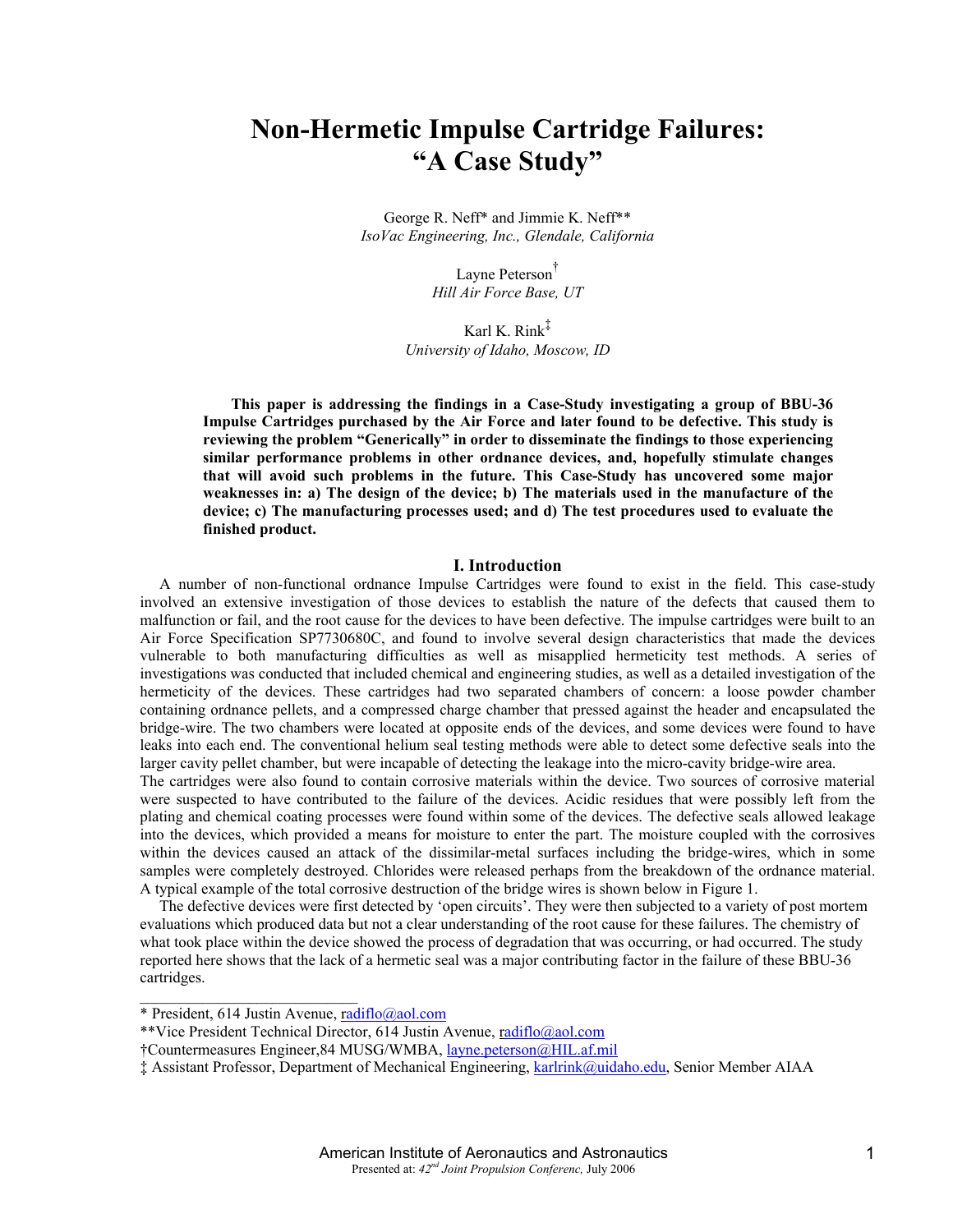

 **Figure 1 The above photomicrograph shows the effects of the complete corrosion of the bridge-wire, (typical of the findings in these cartridges)** 

 It appears that the seal test procedures used to evaluate the hermeticity of the devices after manufacture were incapable of detecting leakage into the 'Zero-Cavity' bridge-wire area, which was a critical part of these failures.

# **II. Background**

The type of problem seen in these cartridges is frequently associated with hermeticity problems. <sup>1-7</sup> Forty of the samples were investigated to establish the integrity of the seals. Twenty-nine of the forty cartridges had 'Opencircuits'. By design the device has two seals: One is a crimp closure over the chamber that houses two types of loosely packed ordnance pellets; and the other seal on the opposite end is a 'pressed-fit' header seal to a chamber that holds a compressed ordnance charge. The device configuration is seen in Figures 2 & 3.





 The final seal of these devices was dependent upon the MIL-V-Varnish used to hopefully complete the mechanical seals on each end of the device. The seal test specification was for a 1 x  $10^{-5}$  atm cc/sec. (air), which is in the "Grossleak rate range".

 **BBU-36 Cartridges studied in this effort.**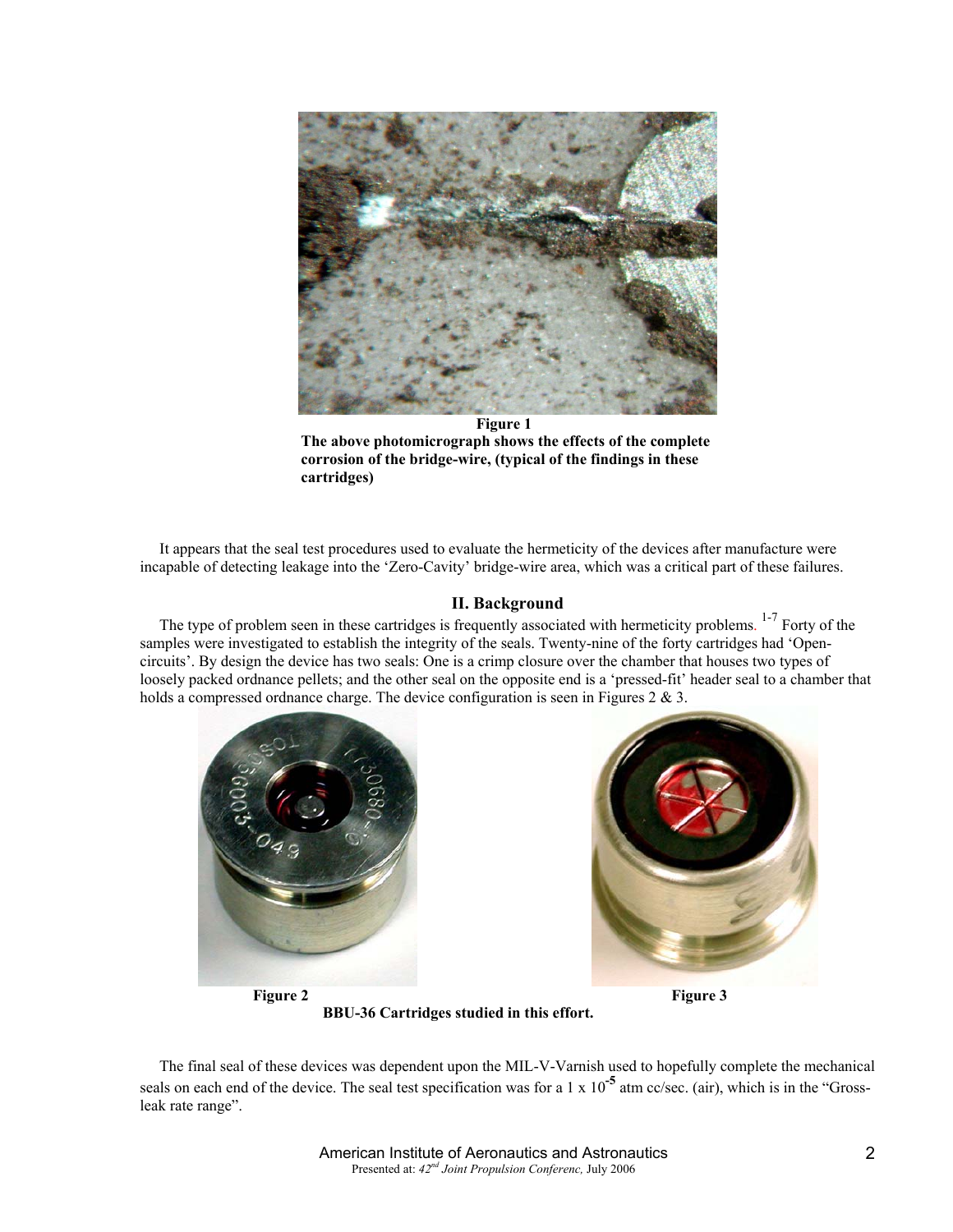All of the packages had previously been leak tested before they were submitted to this study. The exact leak testing method used was not known, but it was assumed that they had been subjected to Helium Mass Spectrometer (HMS), leak testing. It is important to note that there are only two commonly applied leak test methods that are used as "dry-gas" leak test methods: HMS and radioisotope Kr85 leak testing.

#### **A. Pellet Chamber**

 The pellet chamber on these devices contained a loose-pack material in the form of ordnance-pellets. There was some 'free-volume' in that chamber of the device,  $(0.1 - 0.2 \text{ cc range})$ .

#### **B. Bridge-wire Chamber**

 The header-end of this device is where the bridge-wire is mounted flush against the header. In this device ordnance material was compressed onto the bridge-wire, against the header surface. The result of this charge compressed onto the header encapsulating the bridge-wire, is that the resultant free-volume of the bridge-wire cavity was microscopically measured as 10-5 to 10-6 cc. There was a circumferential cavity around the o.d. of the B/W chamber that measured 10-3 to 10-4 cc. However it was filled with compressed ordnance material and what was later determined to be corrosive residues. The 'nominal free-volume' of the B/W chamber in these cartridges was considered to be  $\leq 0.0001$  cc.

 The "Pellet-Chamber" & "Compressed-Charge-Chamber" are shown below. Figure 4 shows the loosely packed pellets with 'intra-pellet' cavities. Figure 5 shows the compressed charge in the lower 'header-chamber' (after the pellets were removed).



**Loosely packed pellets in the 'pellet chamber' Ordnance compressed onto bridge-wire** 



## **III. Cartridge Hermeticity**

#### **A. Pellet-Chamber**

 The leak test method used to evaluate the devices in this study was the radioisotope leak test procedure using Krypton85 tracer-gas. The pellet-chamber was tested using a 45 psia 36 second pressurization which covered the leak test range through 1 x 10-7 atm cc/sec. Eleven devices indicated leakage. Three of these leakers however were leaking at leak rates slightly less than the specification requirements. The theory of the radioisotope leak test is simple. The devices are pressurized in a mixture of  $\sim 0.01\%$  Kr85 in air. Following the pressurization the devices are measured for gamma radiation coming from any Kr85 gas trapped within the device cavity. This radiation reading is a measurement of the number of molecules of Kr85 that have leaked into the device, or dissolved into the ordnance material. It is important to note that the kr85 gas is measured 'in-place' within the device, and is not required to be drawn back out of the device through the hole or leak. The "detectability" of Kr85 in this measurement is so high; it accurately detects as little as one part Kr85 per ten-billion parts of air in a device.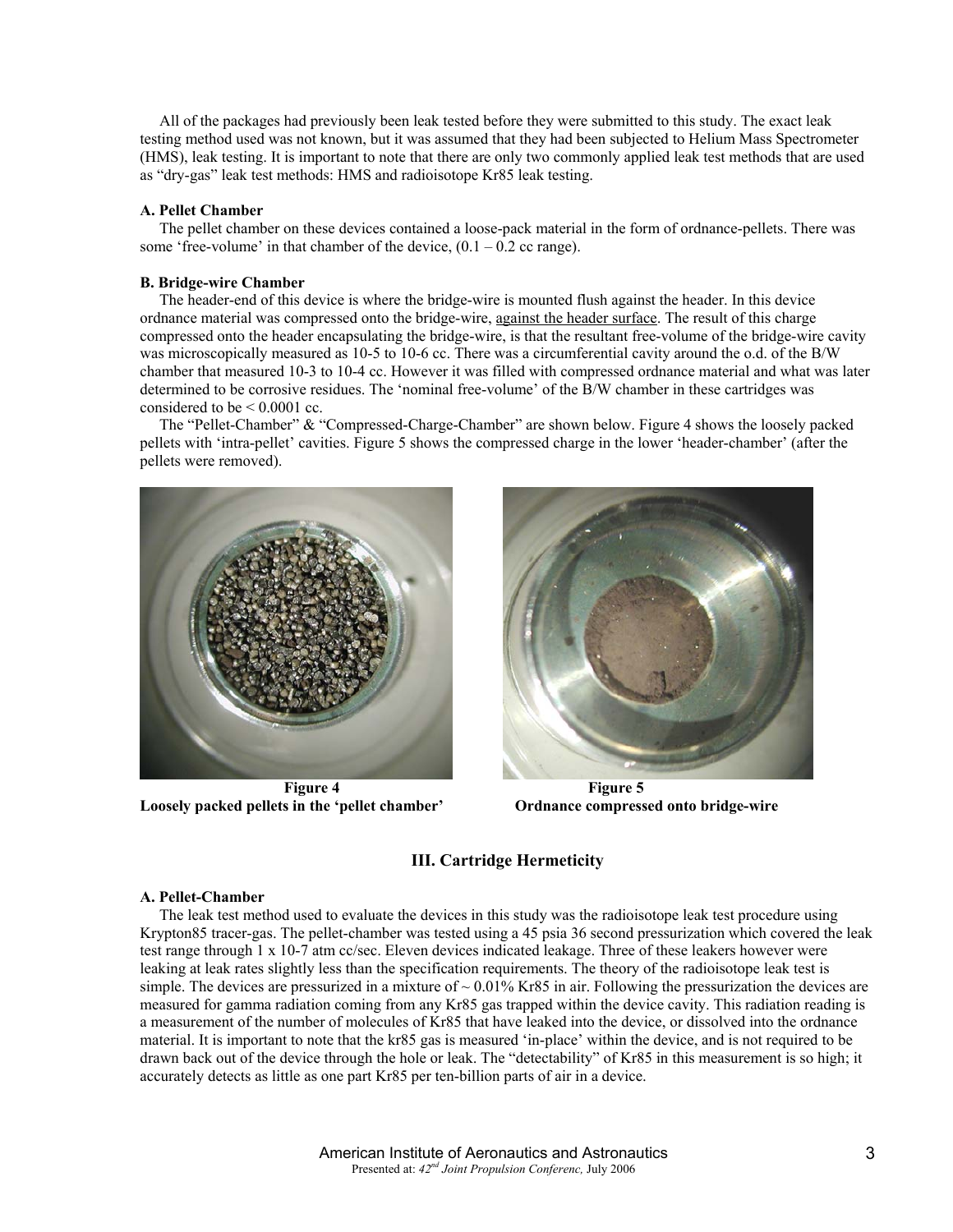The surface of these cartridges was sealed with varnish which absorbed a small amount of Kr85 gas. This absorption was quickly dissipated, as confirmed by the beta emission from kr85, (which is only detected if the Kr85 gas is absorbed onto the outside of the part).

 Knowing the approximate cavity free-volume, several of the devices were tested by 'vacuum-decay' which accurately confirms the leakage of the package. The package was placed in a vacuum chamber and the Kr85 reading was monitored to verify the number of Kr85 molecules that leaked out over a period of time. This technique is commonly used with Kr85 to verify leak rates to one tenth of an order of magnitude, using an equation well proven over many decades.

#### **B. Bridge-wire Chamber**

 All of the cartridges with open circuits that passed the pellet-chamber leak test were then subjected to a Kr85 leak test with an extended bomb time at 45 psia. The objective was to impregnate the ordnance material in the bridge-wire cavity if there is any leakage, (since there is no free volume or cavity in which the tracer-gases may be stored). In the Kr85 test, the Kr85 impregnation of the ordnance material is measured in place without the requirement to 'draw the tracer gas back out' of the device. Drawing a tracer gas back out or desorbing it from the ordnance material is very slow, and in the case of helium, the indication of any leakage would be far below the specification reject threshold, and the defective part would escape. The surface readings were first allowed to dissipate. The devices were then reddye bombed before opening. The pellet chambers were opened, examined for red-dye entry, and the pellets removed. Eight devices gave a very positive indication of leakage into the bridge-wire area after all pellets were removed, by measuring the Kr85 in the compressed charges. The compressed charges from these eight devices were each removed, placed in a small vial and measured for Kr85 content using a spectrometer, and confirmed that they had been impregnated through a leak through the bridge-wire end of the device. Almost all of the other devices showed marginal Kr85 readings in their compressed charges, indicating that they also may have had some leakage through the headers. These parts were classified as 'questionable'.

 The most current "state of the art" method for leak testing "Zero-Cavity" devices is the Kr85 leak test coupled with a few milligrams of coconut shell charcoal mixed with the ordnance material. Even though there is no cavity in the cartridge, the charcoal provides enormous surface area, has very high efficiency gettering for Kr85 gas, and will hold Kr85 by van der Waals forces for up to 30 minutes, assuring detection of the Kr85 that leaked into the part.<sup>9-10</sup>

## **IV. Seal Testing**

 The traditional application of the HMS leak test to this type of a device is flawed. The leak rate range of this cartridge specification is for detection of leaks greater than 1 x 10-5 std cc/sec. The specifications do not point out that there are two chambers in this cartridge: The pellet chamber,  $(\sim 0.1 \text{ cc})$ , and the bridge-wire chamber,  $(\le$ 0.0001cc). The bridge-wire chamber is also the more critical.

The shortcomings are:

- The HMS test requires He to be stored in the device cavity, then sucked back out and measured.
- Leaks greater than the 1 x 10-5 std cc/sec spec are "Gross-leaks", or in the "Gross leak rate range"
- The most widely used MIL-STDs do not allow helium leak testing for 'Gross-Leaks'
- A 1 x  $10^{-2}$  atm cc/sec leak into the pellet chamber, (~0.1 cc), will lose 95% of its helium in just 30 seconds, and most HMS require 30-45 seconds just to pump down the test chamber.
- A 1 x  $10^{-2}$  atm cc/sec leak into the bridge-wire chamber will lose 99% of its He in 40 ms.
- A 1 x  $10^{-3}$  atm cc/sec leak into the bridge-wire chamber will lose 95% of its helium in 0.3 sec.
- An attempt to 'back-pressurize' the part with helium will impregnate the surface sealant. That will mask the helium leakage back out of the part. Waiting for that surface material to 'desorb' helium will allow any internally collected helium to be lost.

#### **A. The Pellet Chamber Leakage**

 The Helium leak rates and the Kr85 leak rates on these parts were compared. Eleven cartridges showed Kr85 leakage and were then subjected to a red-dye penetrant test. Following the red-dye test the cruciform was punctured to release any Kr85 gas trapped in the pellet chamber. All eleven devices instantly vented the Kr85 from within the pellet chamber, thus confirming the leakage was into that chamber.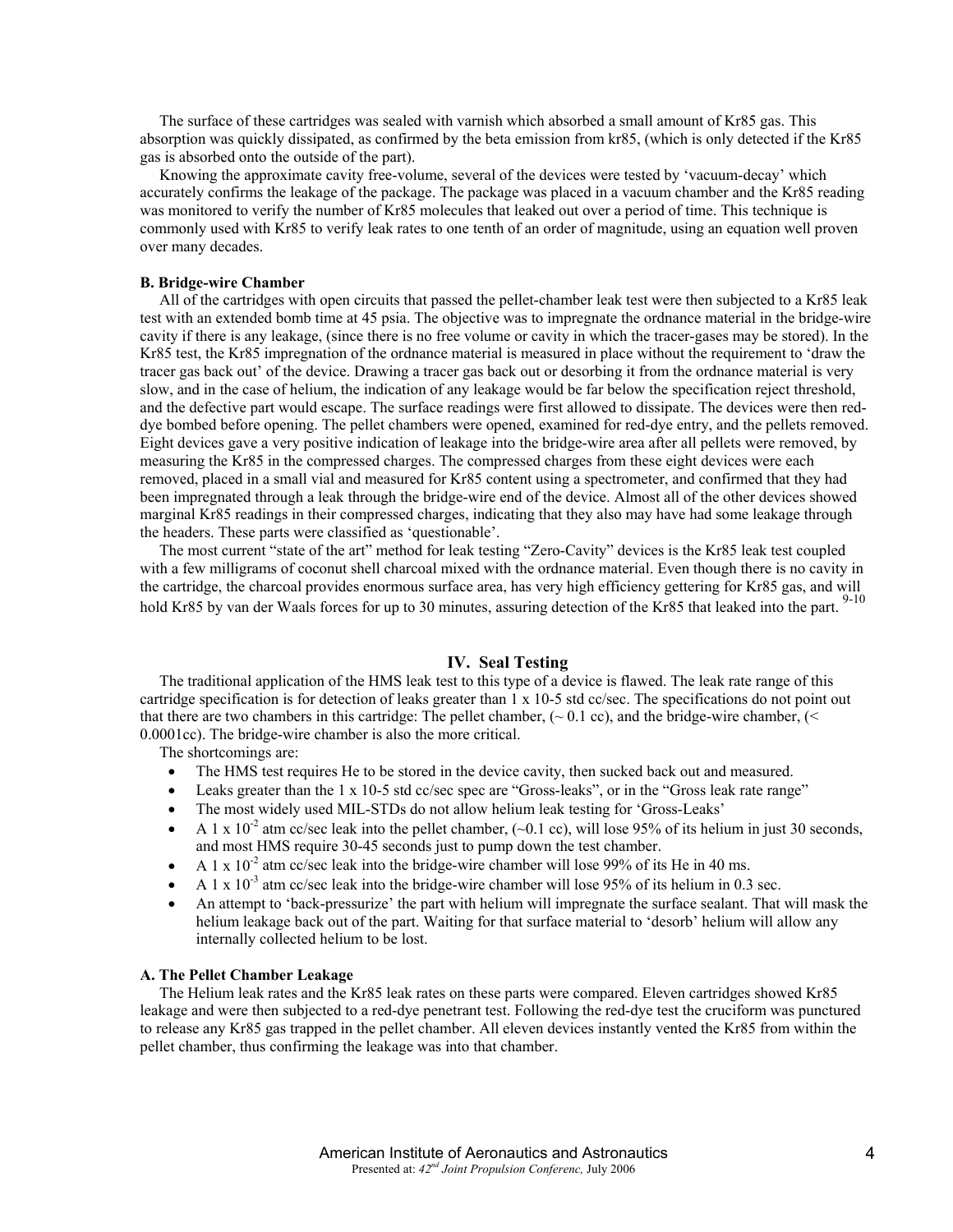#### **B. The Bridge-wire Chamber Leakage**

 The remaining cartridges were subjected to an extended pressurization time in Kr85. Since there was no cavity in the Bridge-wire (B/W) zone, the extended time would allow impregnation of the compressed charge should a leak exist through the header seal. Following the Kr85 test, the parts were red-dye bombed and then opened. The pellet chambers showed no red-dye leakage into that zone, and the pellets were removed. Several devices were then confirmed to contain Kr85 impregnated into the compressed charges. The charges were removed and measured and confirmed Kr85 impregnation. This impregnation was confirmed to be on the header surface of the ordnance material, as detected by measuring the beta emission from the Kr85 on that surface. Almost all of the devices contained some Kr85 in the compressed charges, (without any gas found in the pellet chamber).

## **V. Hermetic Seal Findings**

# **A. Tracer-gas leak-testing**

Of the 40 cartridges tested:

- Almost all devices had been incorrectly evaluated by helium.
- Four parts were passed by helium but confirmed gross leakers into the pellet chamber by Kr85.
- Two devices were leakers by He and confirmed as good to  $\leq 1 \times 10^{-7}$  by Kr85, (realizing the He test would only detect leaks into the pellet chamber).
- Eight parts had confirmed gross leaks into the B/W chamber, (not detected by He).
- Seven cartridges were found to be non-leakers to  $\leq 1 \times 10-7$  by Kr85 and red-dye. (One of those was found to be a marginal leaker with He).
- All other devices indicated possible leakage into the B/W area.

## **B. Pellet-Chamber Evaluation**

The parts were opened by removing the crimp seal.

- Each pellet chamber that failed Kr85 gross leak, also showed red-dye entry. (Figure 6).
- Many crimp seals were compromised by the entrapment of pellets under the aluminum cruciform and steel washer. (Figure 7)
- Substantial amounts of varnish were found to have leaked into some pellet chambers.
- The varnish flow into the pellets on the crimp shoulder actually created a seal on some parts.



 **Red-dye leakage into pellet chamber Pellets trapped under crimp seal**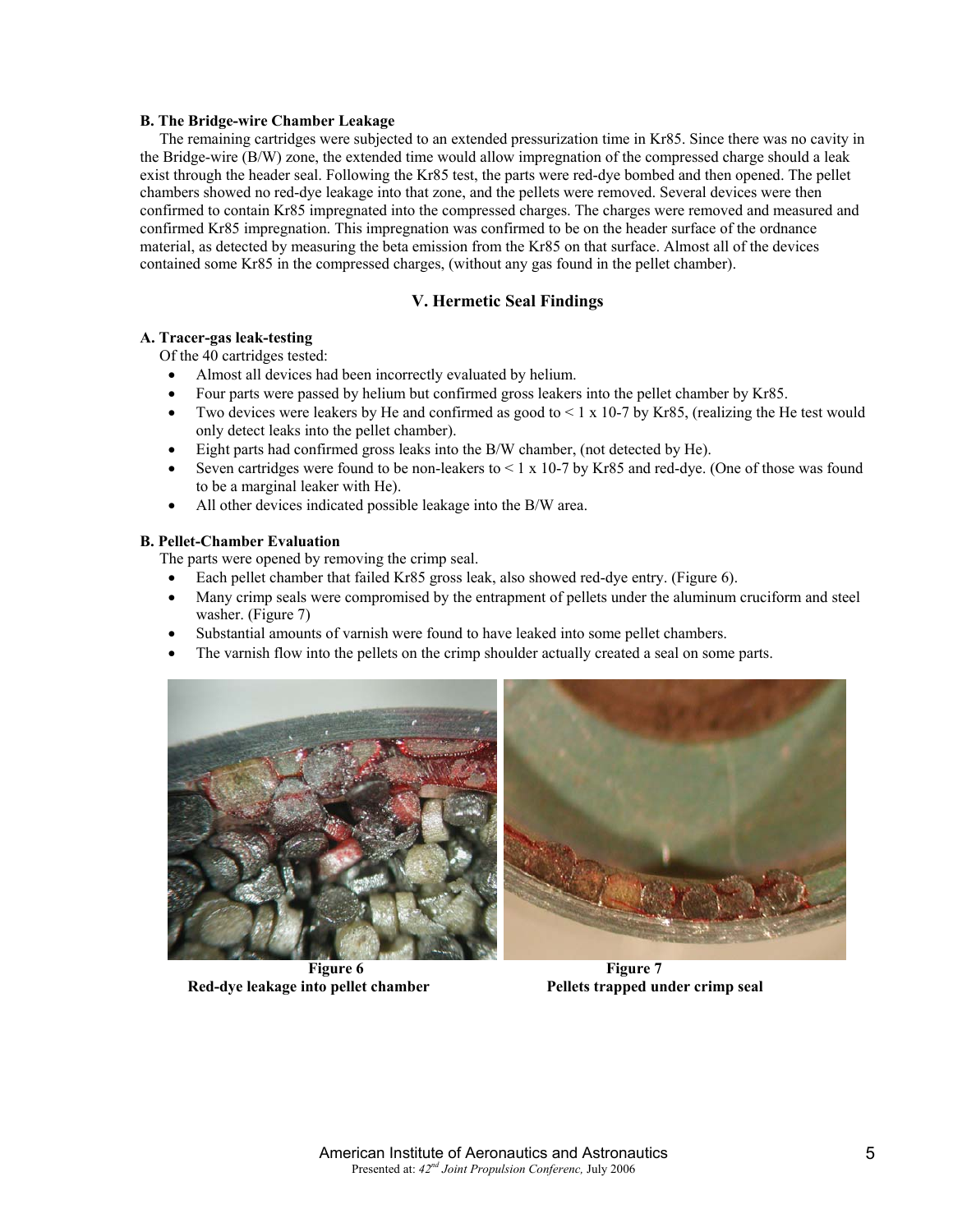## **C. Bridge-Wire Chamber Evaluation**

- The B/W zone in all 29 "open" devices was opened and the B/Ws were corroded away.
- The corrosive attack was on all surfaces including the B/W. The circumference of the feed-through pin at the glass-metal interface, at the edge of the pin plating, was also corroded. There was corrosion seen on the steel-header-barrel interface
- The corrosion was evident on the compressed charge surface in contact with the header. (Figure 8). This compressed charge was removed from contact with the header, turned over and photographed. It was also impregnated with Kr85.
- The header was inserted into the aluminum barrel as a press-fit". The cartridge was cross-sectioned, the header removed, and the aluminum-header interface examined. The aluminum surface showed a combination of abrasion followed by corrosion. Corrosive and/or acidic residues were also found at the interface between the header body and the compressed charge. (Figure 9.)



 **Corrosive residue on compressed charge surface Corrosives at compressed charge/header interface** 

- The steel header had been pressed into the plated or chemically treated surface of the aluminum barrel. The header scraped off the coating of the aluminum body, (as well as some aluminum), exposing bare aluminum and creating a 'dissimilar-metal' junction which appeared to have then corroded. (Figure 9 & 10)
- It is assumed that the chemical treatment of the aluminum body was not properly cleaned, and corrosive residues were left inside the cartridge. (Figure 9)
- The corrosion of the aluminum-header interface created gross-leaks into the B/W zone. Red-dye was found leaking into the cartridge through those passages. (Figure 11)
- Red-dye was found to have leaked through one pin-glass seal. (Figure 12)
- Red-dye was also found to have leaked through a header-glass seal. (Figure 13)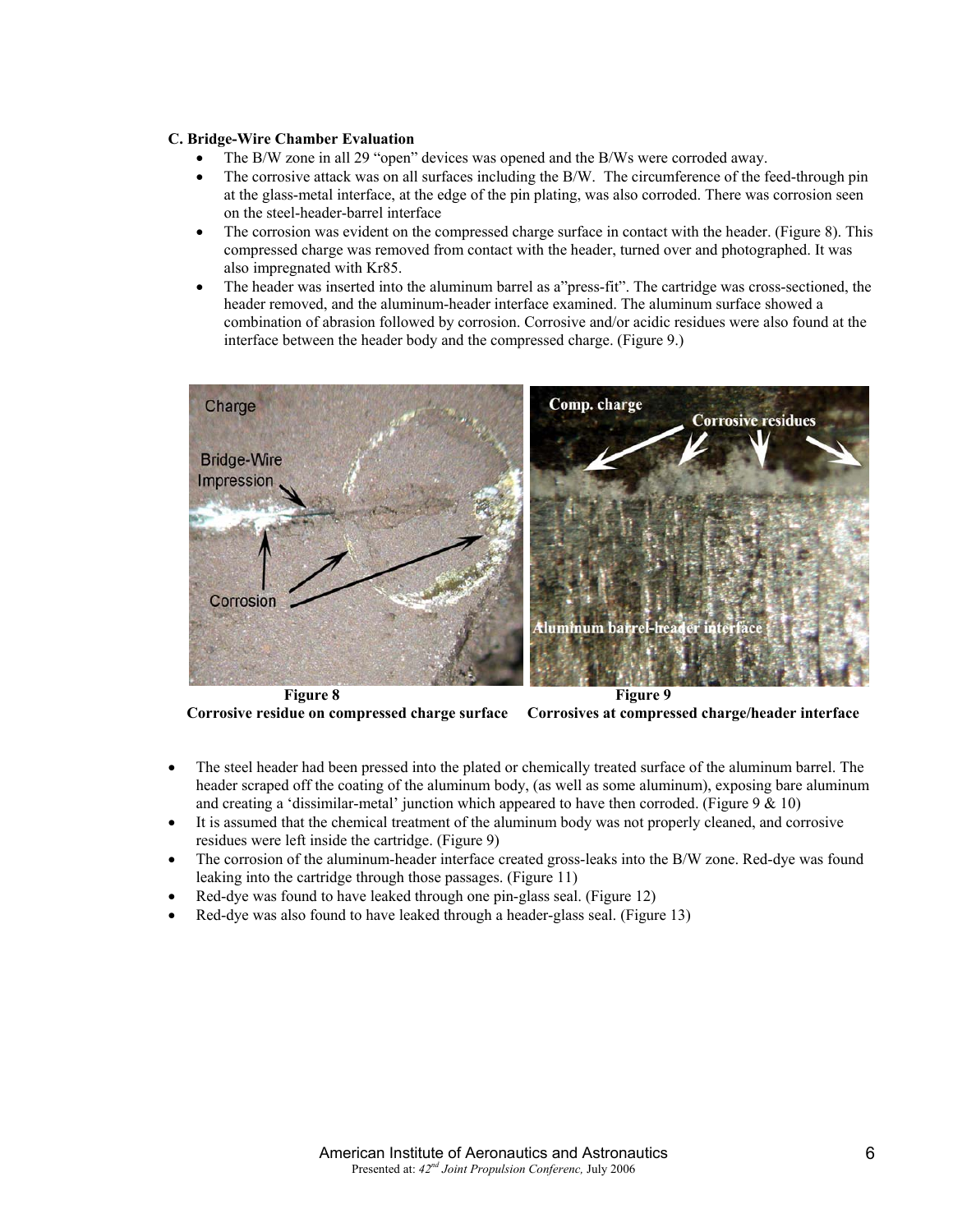

**Corroded aluminum surface at header interface Red-dye leakage into compressed charge chamber**



**Figure** 12 **Figure** 13  **Corrosion on pin and Red-dye entry at pin/-glass seal Read-dye entry at glass/header interface** 

# **D. External Sealant Evaluation**

- An examination of the sealant bonding characteristics showed that the external surfaces of many parts were apparently not properly cleaned, and the sealant did not seal to that surface.
- The MIL-V- Varnish used to seal these parts had inadequate specification controls in the procurement specification. There was neither control on the allowable dilution nor pre-cleaning of surfaces.
- No bond strength testing was called out.
- No 'Dummy-package' testing was called out.
- The HMS leak testing procedure was unable to reliably evaluate the true sealing efficiency.

# **VI. Conclusions and Recommendations**

- The Procurement specification was not adequate to assure a good part.
- Many of the parts would never have functioned in the field.